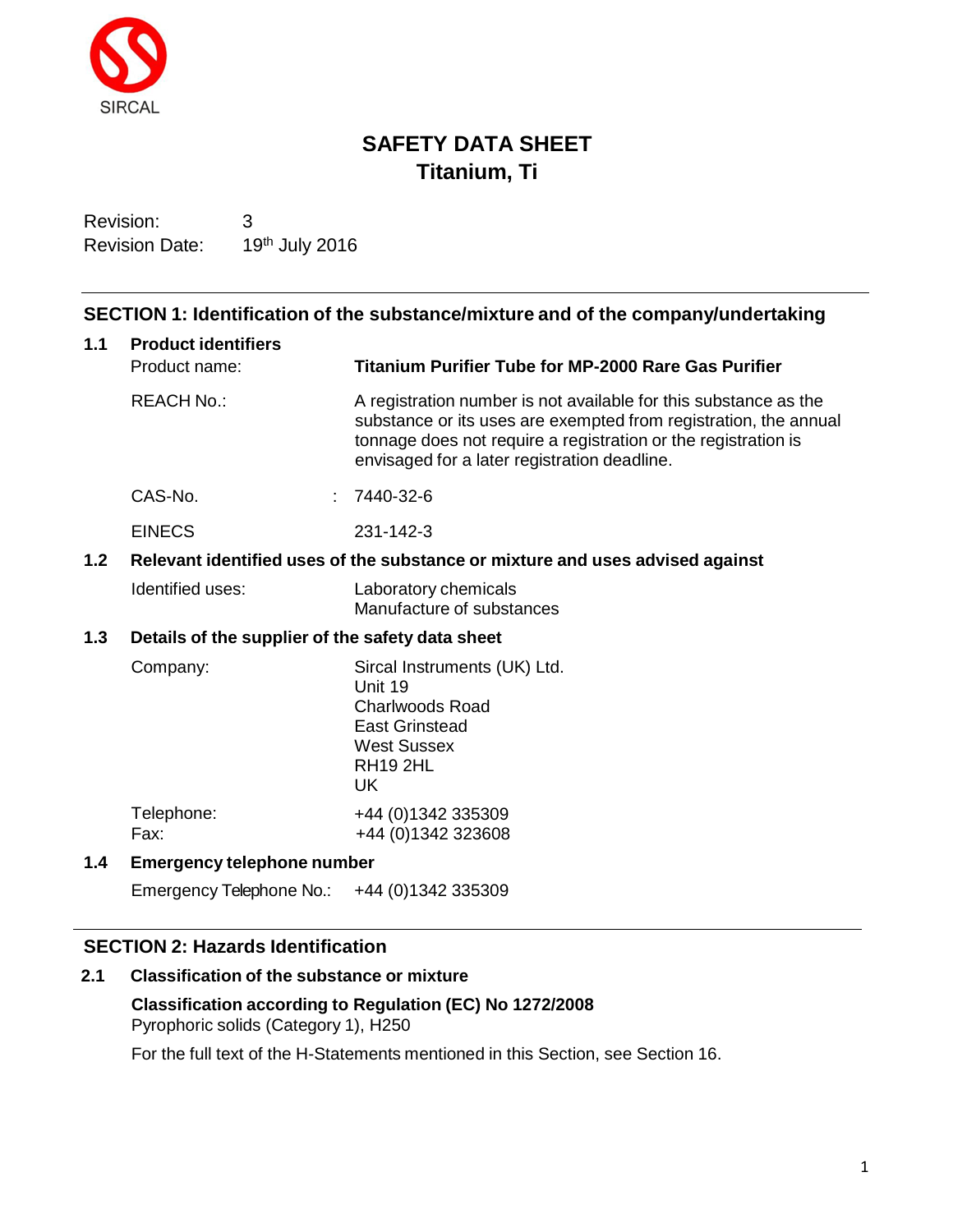

## **Classification according to EU Directives 67/548/EEC or 1999/45/EC**

F Highly flammable R17

For the full text of the R-phrases mentioned in this Section, see Section 16.

 $\curvearrowright$ 

## **2.2 Label elements**

## **Labelling according Regulation (EC) No 1272/2008**

|                                 | $\langle 2 \rangle$ |                                                    |
|---------------------------------|---------------------|----------------------------------------------------|
| Pictogram:                      |                     |                                                    |
| Signal word:                    | Danger              |                                                    |
| Hazard statement(s):            |                     | H250 Catches fire spontaneously if exposed to air. |
| Precautionary statement(s)      |                     | P222 Do not allow contact with air.                |
|                                 |                     | P231 Handle under inert gas.                       |
|                                 |                     | P422 Store contents under inert gas.               |
| Supplemental Hereral Ctatements | $N = 2$             |                                                    |

Supplemental Hazard Statements None

## **2.3 Other hazards**

This substance/mixture contains no components considered to be either persistent, bio accumulative and toxic (PBT), or very persistent and very bio accumulative (vPvB) at levels of 0.1% or higher.

## **SECTION 3: Composition/Information on Ingredients**

### **3.1 Substances**

| Formula:          | Τi          |
|-------------------|-------------|
| Molecular weight: | 47.87 g/mol |
| CAS-No.:          | 7440-32-6   |
| $EC-No$ .:        | 231-142-3   |

No components need to be disclosed according to the applicable regulations. For the full text of the H-Statements and R-Phrases mentioned in this Section, see Section 16.

## **SECTION 4: First Aid Measures**

### **4.1 Description of first aid measures**

### **General advice**

Consult a physician. Show this safety data sheet to the doctor in attendance.

### **If inhaled**

If breathed in, move person into fresh air. If not breathing, give artificial respiration. Consult a physician.

### **In case of skin contact**

Wash off with soap and plenty of water. Consult a physician.

### **In case of eye contact**

Flush eyes with water as a precaution.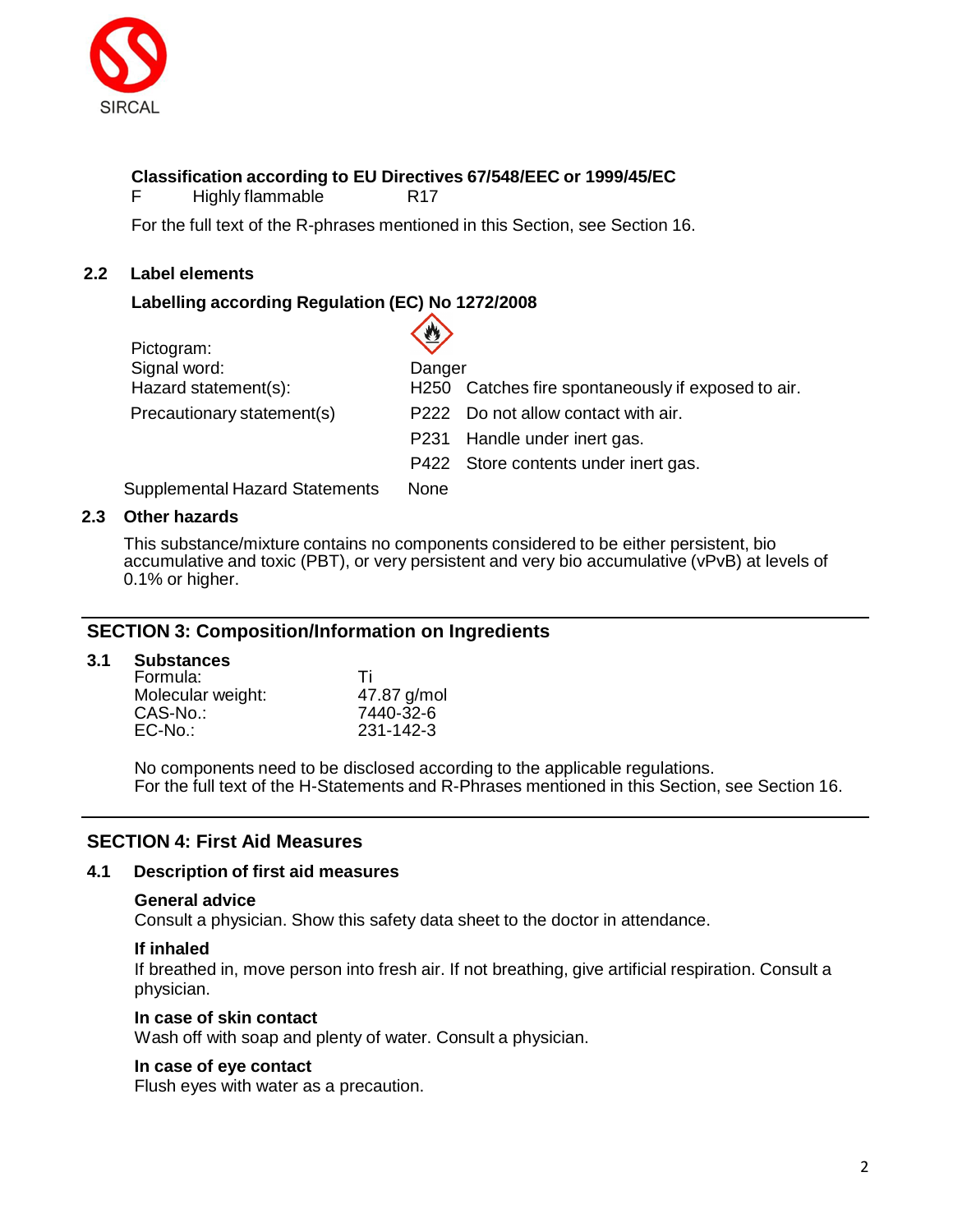

## **If swallowed**

Never give anything by mouth to an unconscious person. Rinse mouth with water. Consult a physician.

- **4.2 Most important symptoms and effects, both acute and delayed** The most important known symptoms and effects are described in the labelling (see section 2.2) and/or in section 11.
- **4.3 Indication of any immediate medical attention and special treatment needed** No data available.

## **SECTION 5: Firefighting Measures**

**5.1 Extinguishing media**

## **Suitable extinguishing media** Use approved class D extinguishers or smother with dry sand, dry ground limestone, or dry clay.

- **5.2 Special hazards arising from the substance or mixture** Titanium/Titanium Oxides.
- **5.3 Advice for firefighters** Wear self-contained breathing apparatus for firefighting if necessary.
- **5.4 Further information**

For disposal see section 13.

## **SECTION 6: Accidental Release Measures**

**6.1 Personal precautions, protective equipment and emergency procedures** Avoid dust formation. Avoid breathing vapours, mist or gas. Ensure adequate ventilation. Evacuate personnel to safe areas. For personal protection see section 8.

## **6.2 Environmental precautions**

Prevent further leakage or spillage if safe to do so. Do not let product enter drains.

**6.3 Methods and materials for containment and cleaning up**

Sweep up and shovel. Contain spillage, and then collect with an electrically protected vacuum cleaner or by wet-brushing and place in container for disposal according to local regulations (see section 13). Keep in suitable, closed containers for disposal. Contain spillage, pick up with an electrically protected vacuum cleaner or by wet-brushing and transfer to a container for disposal according to local regulations (see section 13).

**6.4 Reference to other sections** For disposal see section 13.

## **SECTION 7: Handling and Storage**

**7.1 Precautions for safe handling** Provide appropriate exhaust ventilation at places where dust is formed. Keep away from sources of ignition - No smoking. For precautions see section 2.2.

# **7.2 Conditions for safe storage, including any incompatibilities**

Store in cool place. Keep container tightly closed in a dry and well-ventilated place. Handle and store under inert gas. Air and moisture sensitive. Storage class (TRGS 510): Pyrophoric and self-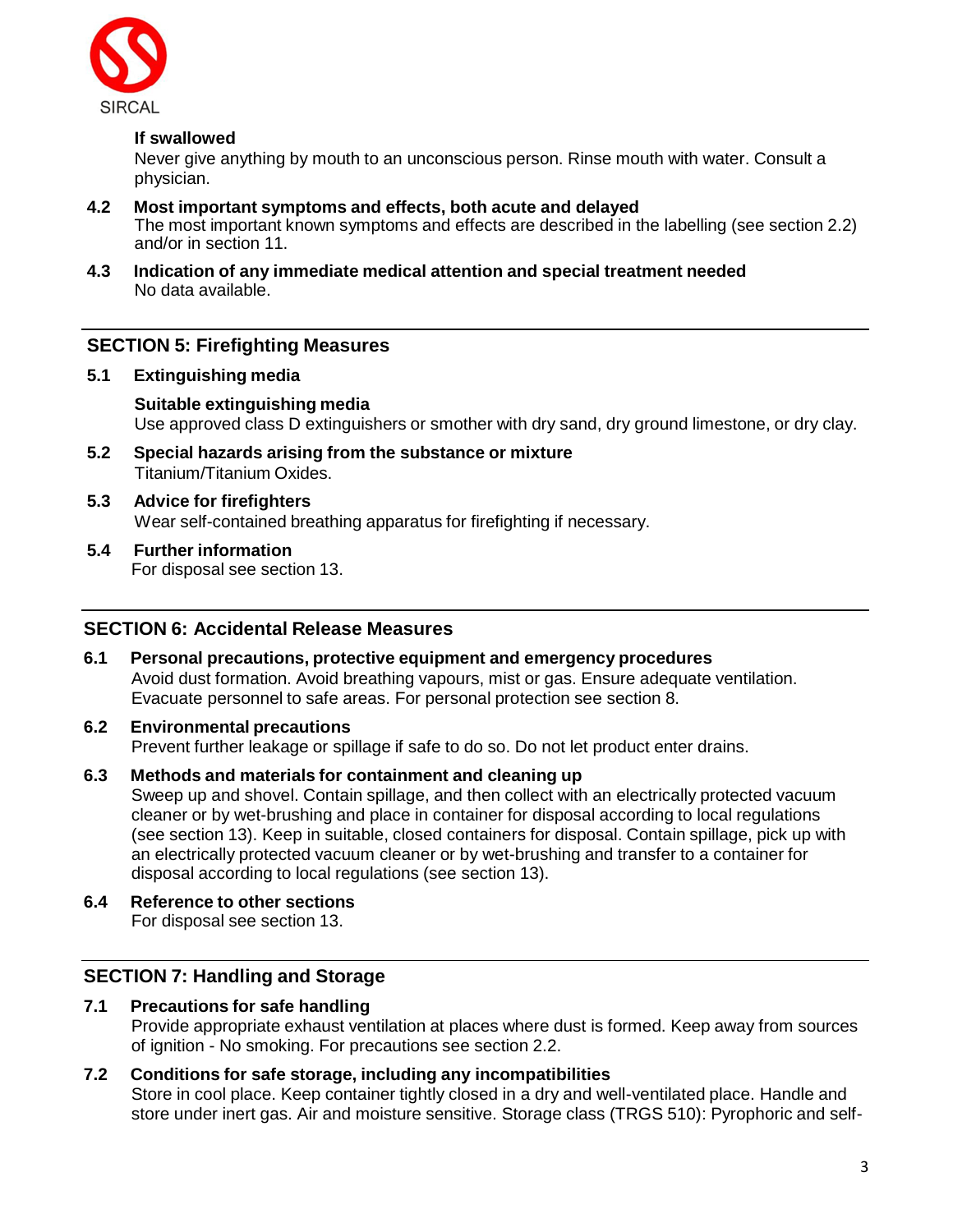

heating hazardous materials.

## **7.3 Specific end use(s)**

Apart from the uses mentioned in section 1.2 no other specific uses are stipulated.

## **SECTION 8: Exposure Controls/Personal Protection**

### **8.1 Control parameters**

## **Components with workplace control parameters**

Contains no substances with occupational exposure limit values.

## **8.2 Exposure controls**

## **Appropriate engineering controls**

Handle in accordance with good industrial hygiene and safety practice. Wash hands before breaks and at the end of workday.

## **Personal protective equipment**

## **Eye/face protection**

Face shield and safety glasses Use equipment for eye protection tested and approved under appropriate government standards such as NIOSH (US) or EN 166(EU).

## **Skin protection**

Handle with gloves. Gloves must be inspected prior to use. Use proper glove removal technique (without touching glove's outer surface) to avoid skin contact with this product. Dispose of contaminated gloves after use in accordance with applicable laws and good laboratory practices. Wash and dry hands.

The selected protective gloves have to satisfy the specifications of EU Directive 89/686/EEC and the standard EN 374 derived from it.

#### Full contact

Material: Nitrile rubber Minimum layer thickness: 0.11 mm Break through time: 480 min Material tested: Dermatril® (KCL 740 / Aldrich Z677272, Size M)

Splash contact Material: Nitrile rubber Minimum layer thickness: 0.11 mm Break through time: 480 min Material tested: Dermatril® (KCL 740 / Aldrich Z677272, Size M)

If used in a solution, or mixed with other substances, and under conditions which differ from EN 374, contact the supplier of the CE approved gloves. This recommendation is advisory only and must be evaluated by an industrial hygienist and safety officer familiar with the specific situation of anticipated use by our customers. It should not be construed as offering an approval for any specific use scenario.

## **Body Protection**

Flame retardant antistatic protective clothing. The type of protective equipment must be selected according to the concentration and amount of the dangerous substance at the specific workplace.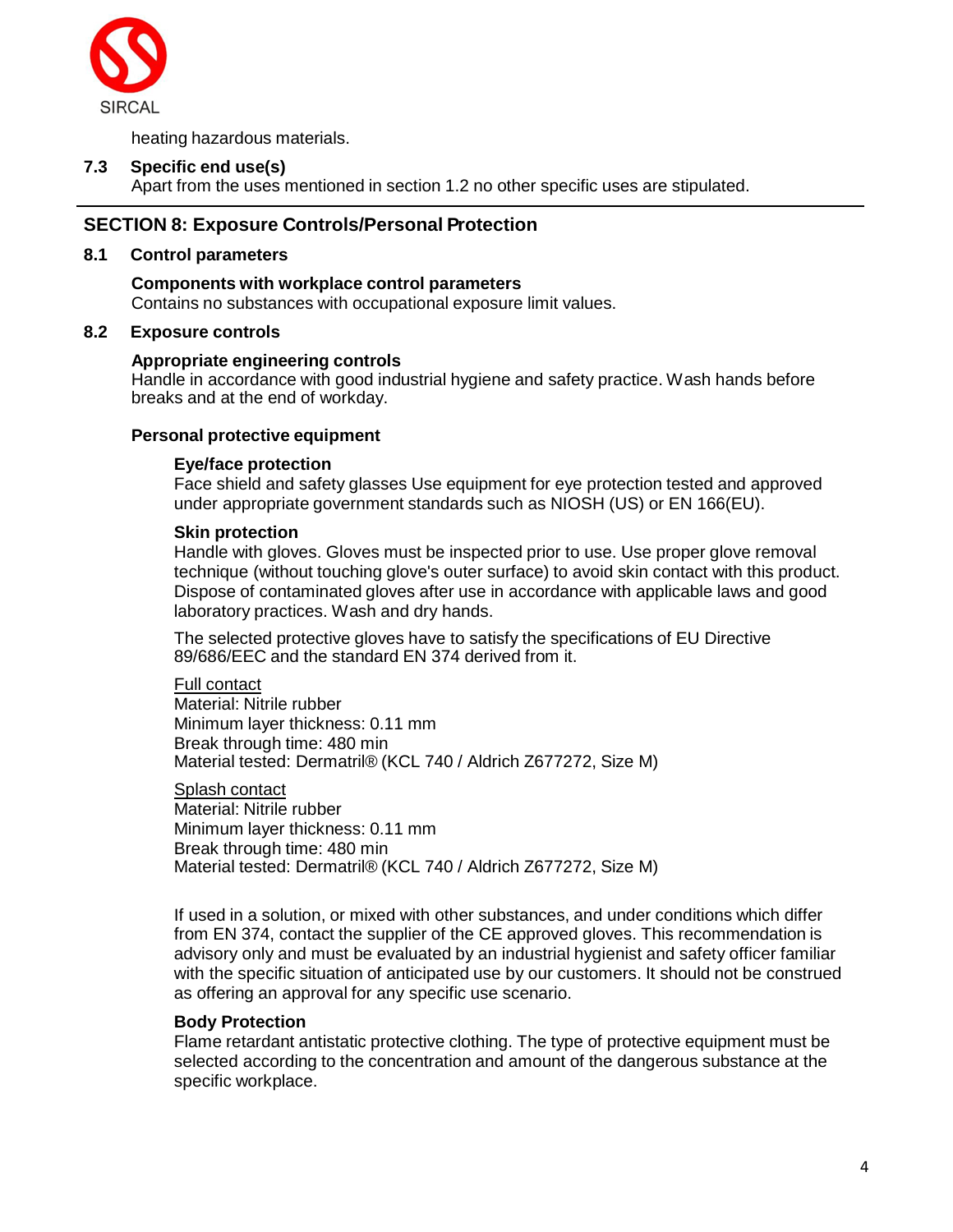

## **Respiratory protection**

Where risk assessment shows air-purifying respirators are appropriate use a full-face particle respirator type N100 (US) or type P3 (EN 143) respirator cartridges as a backup to engineering controls. If the respirator is the sole means of protection, use a full-face supplied air respirator. Use respirators and components tested and approved under appropriate government standards such as NIOSH (US) or CEN (EU).

### **Control of environmental exposure**

Prevent further leakage or spillage if safe to do so. Do not let product enter drains.

## **SECTION 9: Physical and chemical properties**

## **9.1 Information on basic physical and chemical properties**

**9.2 Other safety information**

No data available

| a)      | Appearance                    | Form: Solid                                                |
|---------|-------------------------------|------------------------------------------------------------|
| b)      | Odour                         | No data available                                          |
| C)      | <b>Odour Threshold</b>        | No data available                                          |
| d)      | рH                            | No data available                                          |
| e)      | Melting point /freezing point | Melting point/range: 1,660°C-lit                           |
| f       | Initial boiling point and     | $3,287^{\circ}$ C-lit                                      |
|         | boiling range                 |                                                            |
| g)      | Flash point                   | No data available                                          |
| h)      | Evaporation rate              | No data available                                          |
| i)      | Flammability (solid, gas)     | No data available                                          |
| j)      | Upper/lower flammability of   | No data available                                          |
|         | explosive limits              |                                                            |
| k)      | Vapour pressure               | No data available                                          |
| $\vert$ | Vapour density                | No data available                                          |
| m)      | Relative density              | 4.5g/mL at $25^{\circ}$ C                                  |
| n)      | Water solubility              | Insoluble                                                  |
| O)      | Partition coefficient: n-     | No data available                                          |
|         | octanol/water                 |                                                            |
| p)      | Auto-ignition temperature     | The substance or mixture is pyrophoric with the category 1 |
| q)      | Decomposition temperature     | No data available                                          |
| r)      | Viscosity                     | No data available                                          |
| s)      | Explosive properties          | No data available                                          |
| t)      | Oxidizing properties          | No data available                                          |
|         |                               |                                                            |

## **9.2 Other safety information**

No data available.

## **SECTION 10: Stability and reactivity**

## **10.1 Reactivity**

No data available.

## **10.2 Chemical stability**

Stable under recommended storage conditions.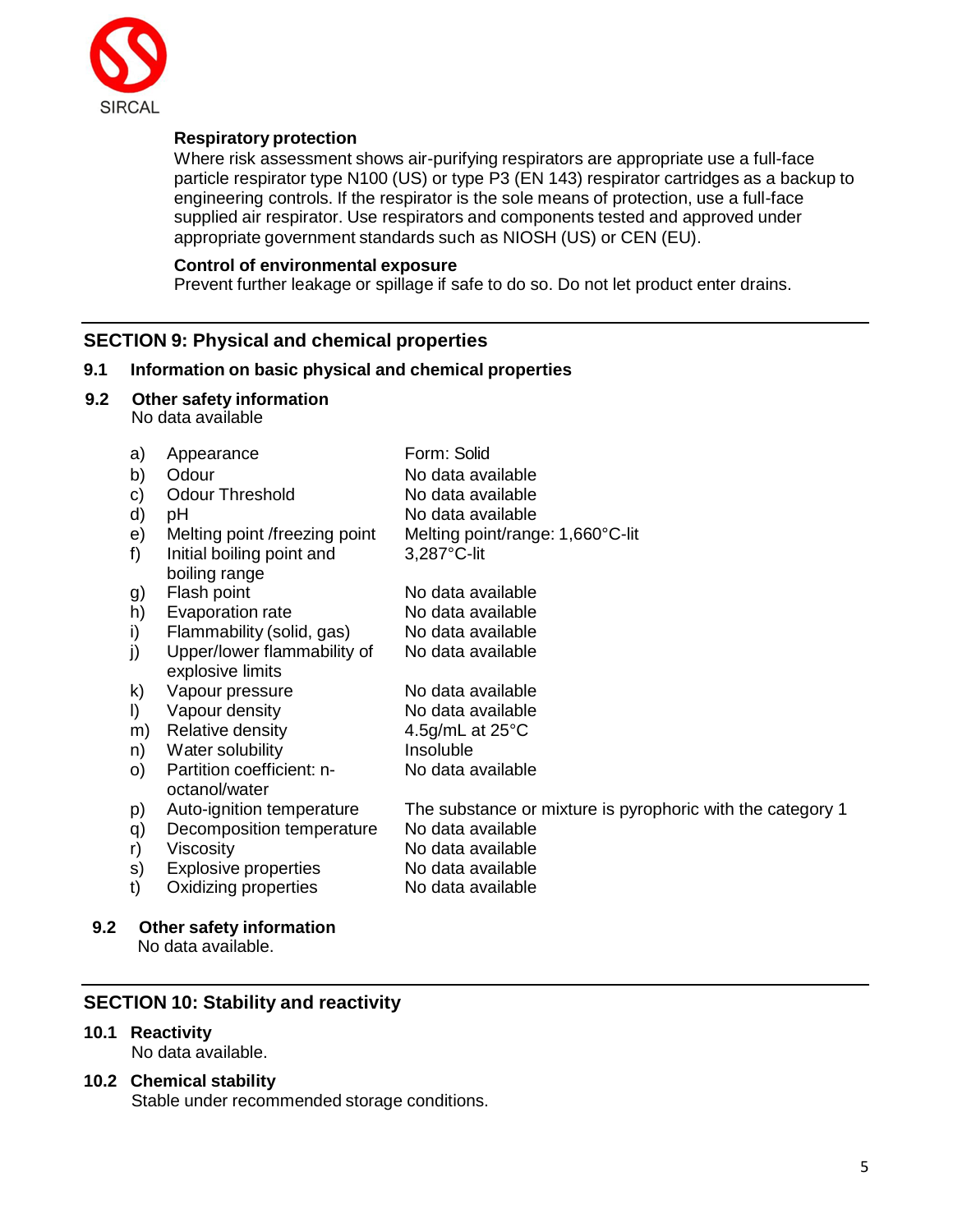

- **10.3 Possibility of hazardous reactions** Reacts violently with water.
- **10.4 Conditions to avoid** No data available.
- **10.5 Incompatible materials** Oxygen, Aluminum, Carbon dioxide (CO<sub>2</sub>), Halogens, Chlorinated solvents, Strong acids, Strong oxidizing agents.
- **10.6 Hazardous decomposition products**

Other decomposition products - No data available. In the event of fire: see section 5.

## **SECTION 11: Toxicological Information**

#### **11.1 Information on toxicological effects**

**Acute toxicity** No data available.

**Skin corrosion/irritation** No data available.

**Serious eye damage/eye irritation** No data available.

**Respiratory or skin sensitisation** No data available.

**Germ cell mutagenicity**

No data available.

### **Carcinogenicity**

IARC: No component of this product present at levels greater than or equal to 0.1% is identified as probable, possible or confirmed human carcinogen by IARC.

**Reproductive toxicity**

No data available.

**Specific target organ toxicity - single exposure** No data available.

**Specific target organ toxicity - repeated exposure** No data available.

**Aspiration hazard**

No data available.

**Additional Information** RTECS: XR1700000

To the best of our knowledge, the chemical, physical, and toxicological properties have not been thoroughly investigated.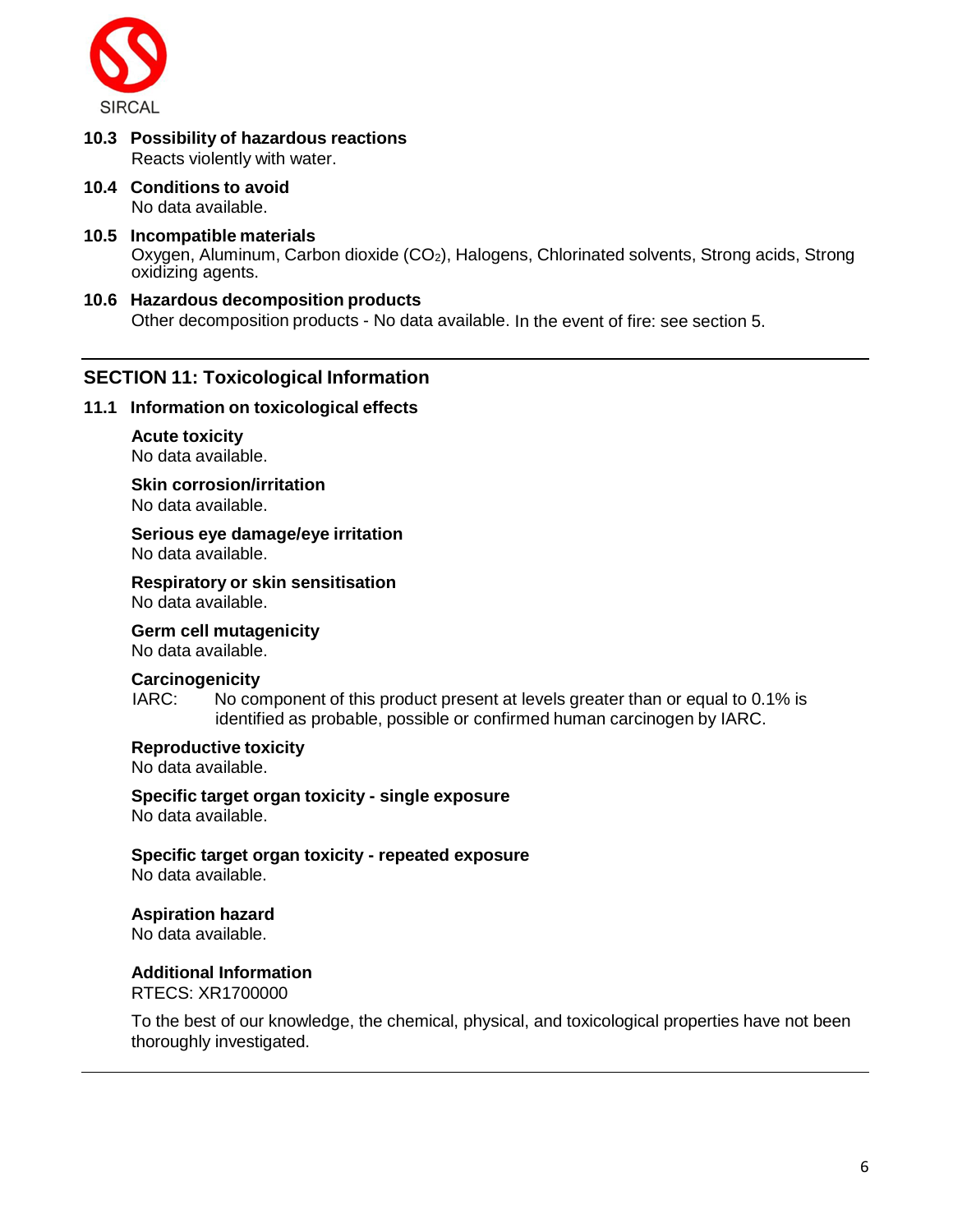

## **SECTION 12: Ecological information**

- **12.1 Toxicity** No data available.
- **12.2 Persistence and degradability** No data available.
- **12.3 Bio accumulative potential** No data available.
- **12.4 Mobility in soil** No data available.

### **12.5 Results of PBT and vPvB assessment**

This substance/mixture contains no components considered to be either persistent, bio accumulative and toxic (PBT), or very persistent and very bio accumulative (vPvB) at levels of 0.1% or higher.

**12.6 Other adverse effects** No data available.

## **SECTION 13: Disposal Considerations**

### **13.1 Waste treatment methods**

### **Product**

Burn in a chemical incinerator equipped with an afterburner and scrubber but exert extra care in igniting as this material is highly flammable. Offer surplus and non-recyclable solutions to a licensed disposal company.

### **Contaminated packaging**

Dispose of as unused product.

## **SECTION 14: Transport information**

### **14.1 ADR/RID:**

UN Number: 3363 Proper Shipping Name: Dangerous Goods in Machinery or Dangerous Goods In Apparatus Class: 9 Packing Group: - Environmental hazards: No

Not subject to ADR/RID – see subsection 1.1.3.1.b

### **14.2 IMDG:**

UN Number: 3363 Proper Shipping Name: Dangerous Goods In Machinery or Dangerous Goods In Apparatus Class: 9 Packing Group: - Marine Pollutant: No

See Special Provision 301